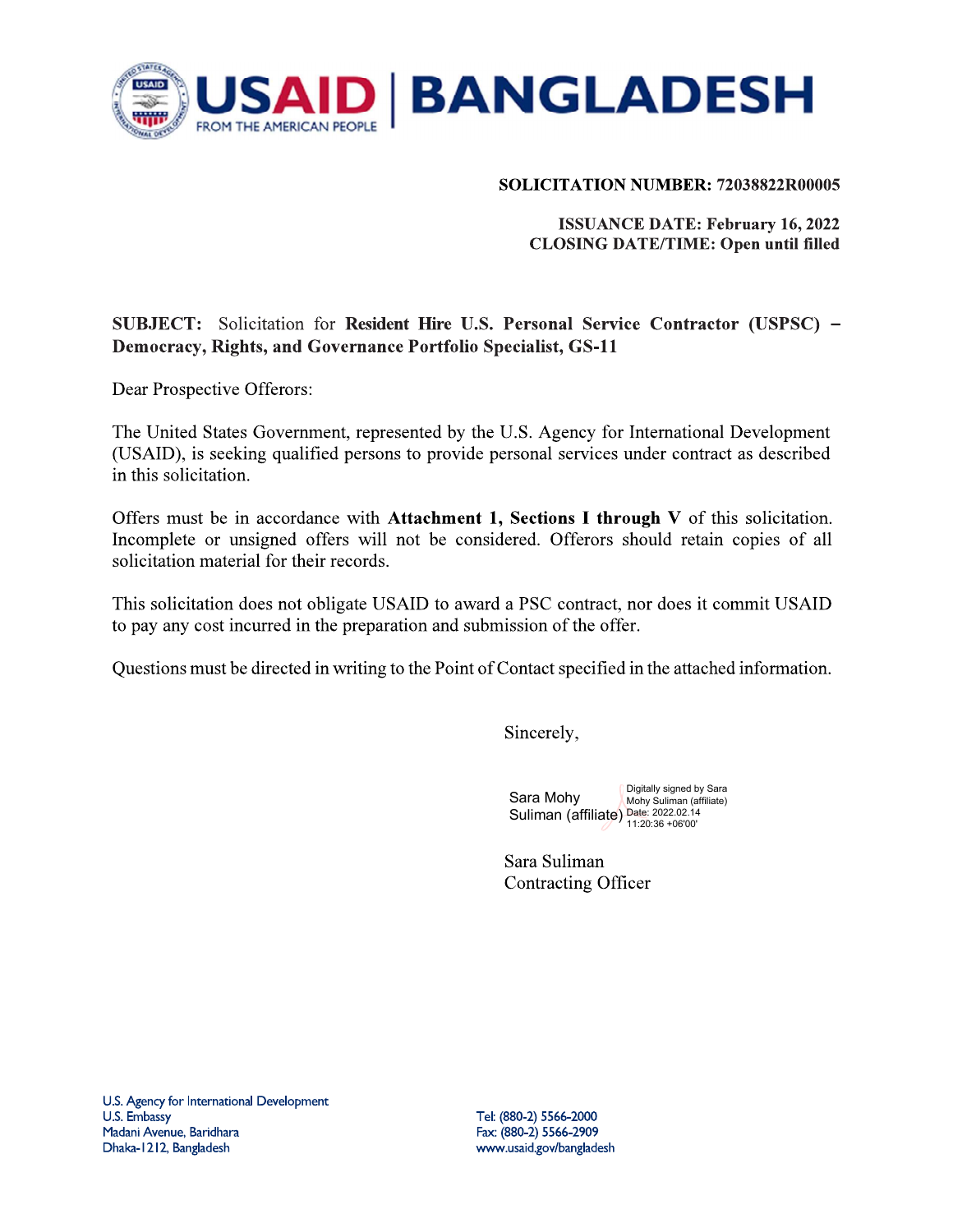# **ATTACHMENT 1**

# **I. GENERAL INFORMATION**

# **1. SOLICITATION NO.: 72038822R00005**

**2. ISSUANCE DATE: February 16, 2022**

# **3. CLOSING DATE/TIME FOR RECEIPT OF OFFERS: Open until filled**

4. POINT OF CONTACT: Kafia Khan, e-mail a[t kafkhan@usaid.gov](mailto:kafkhan@usaid.gov). Please DO NOT send applications to this email address. For mailbox to send application, see section IV of this solicitation.

**5. POSITION TITLE:** Democracy, Rights and Governance Portfolio Specialist

**6. NUMBER OF VACANCIES:** One (1)

**7. MARKET VALUE:** \$56,983 - \$74,074 per annum; equivalent to GS-11.

Final compensation will be negotiated within the listed market value based on the successful candidate's salary history, work experience and educational background. Salaries over and above the top of the pay range will not be entertained or negotiated.

**8. PERIOD OF PERFORMANCE:** This is a one year contract with the possibility of four, one year extensions based on need of the USG and availability of funds. The contract and extensions cannot exceed 5 years.

**9. PLACE OF PERFORMANCE:** Dhaka, Bangladesh with possible travel as stated in the Statement of Work.

**10. ELIGIBLE OFFERORS:** This is a resident hire USPSC position. Only US citizens or US Resident Aliens residing in Bangladesh and who possess proper documentation (Bangladeshi visa or work permit) are eligible to apply.

**Resident Hire USPSC:** A U.S. citizen or resident alien who, at the time of contract award, resides in the cooperating country for reasons other than U.S. government or non-U.S. government employment, or under any contract or other arrangement, that provides repatriation to the U.S.; or is a spouse or dependent of a U.S. citizen or resident alien who resides, or will reside, in the cooperating country for the purpose of U.S. government or non-U.S. government employment, or under any contract or other arrangement that provides repatriation to the U.S.

**11. SECURITY LEVEL REQUIRED:** The successful candidate will be required to obtain a Facility Access clearance.

### **12. STATEMENT OF DUTIES**

# **OVERVIEW AND BASIC FUNCTION:**

The USAID/Bangladesh Resident Hire U.S. Personal Service Contractor (USPSC) Democracy, Human Rights and Governance Portfolio Specialist will assist the office with the implementation of high-priority U.S. Government initiatives under the Mission Country Development Cooperation Strategy (CDCS) 2020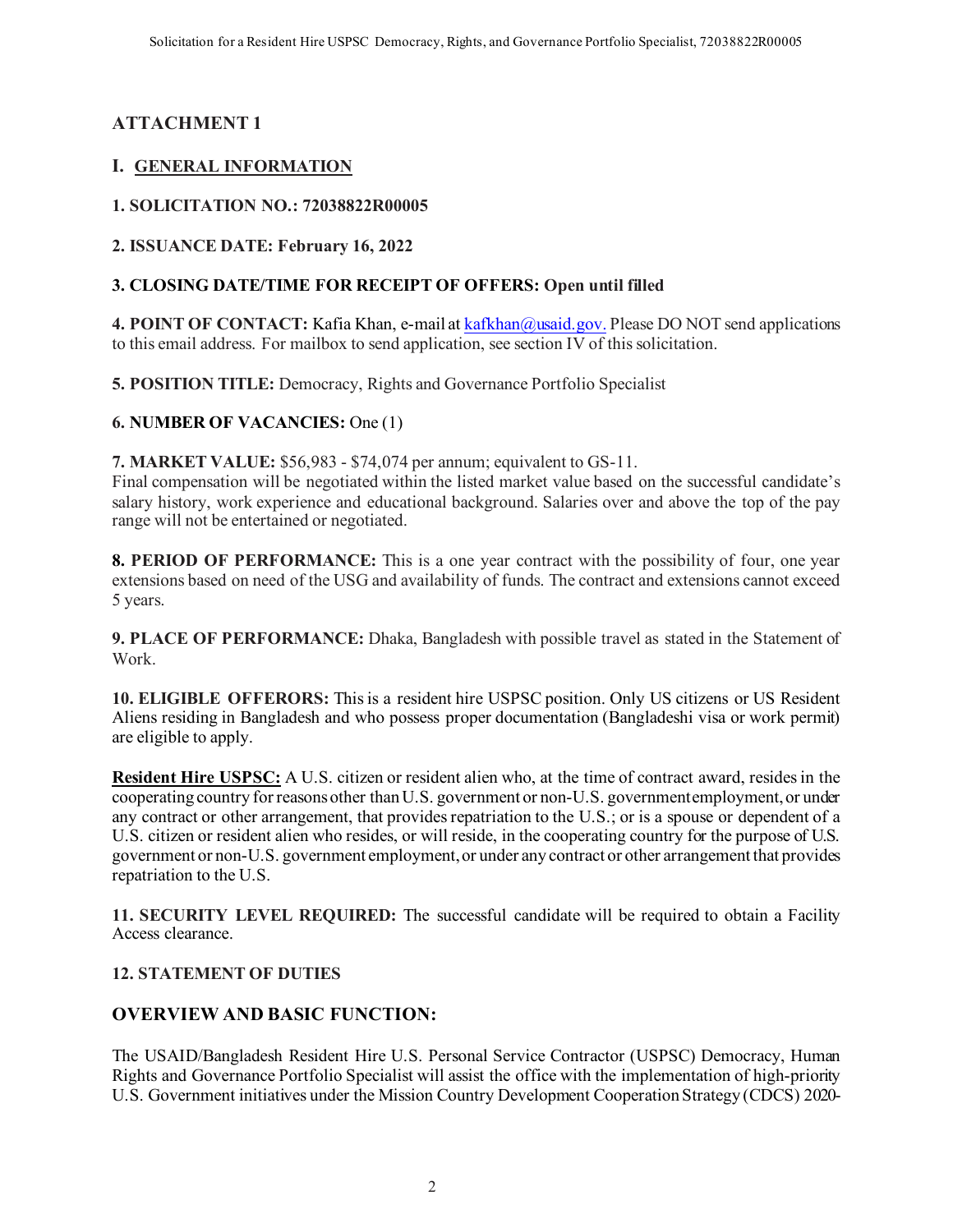2025, Development Objective 1 (DO-1) Improved Democratic Systems that Promote Transparency, Accountability, and Integrity, DO 2: Enhanced Opportunities for an Inclusive, Healthy, Educated Society and a Robust Economy and DO 3: Strengthened Resilience to Shocks and Stressors.

The operating year budget includes promoting democratic values and good governance, political-party strengthening, civil-society advocacy, reducing human trafficking, increasing respect for human rights, positive youth development, and improving labor rights and promoting private sector engagement in the RMG sector.

The Resident Hire USPSC will support the Democracy, Human Rights, and Governance (DRG) Office management and four teams across the main functional areas of programming DRG efforts and administrative processes. The incumbent will focus on providing organizational and operational management support to assigned activities within the DRG office framework. Duties could include assisting with monitoring and evaluation, budget management, strategic communications and outreach, and program management and administrative support. Additional responsibilities also could include policy and strategy development and implementation; assisting with project design; coordination with donors, host-country government and the Embassy. Additional tasks could relate to U.S. government procurement regulations and procedures, including assistance and acquisition. The Resident Hire USPSC DRG Portfolio Specialist may be asked to provide policy guidance and suggest priority approaches for dealing with monitoring and evaluation, gender integration or other cross-cutting activities.

# MAJOR DUTIES AND RESPONSIBILITIES

- Provide support to the Office Director or designee.
- Collect, edit and compile information for weekly business meetings (Senior Management Team, DRG weekly meetings, and meetings and reports for the Front Office.
- Under the direction of the Office Director or designee, support DRG outreach and strategic communications, including preparation and editing of outreach materials, including scene setters, building blocks for speeches, project briefs, press releases, web updates, reports to Washington, success stories, country team notes, Facebook posts, agendas and other documents. Assist with event planning and VIP visits.
- Support monitoring, implementation and evaluation of USAID Democracy, Human Rights and Governance development programs.
- Support the 2023 national election planning and execution of the strategy.
- Support DRG Office Mission Resource Request and Operational Plan processes, procurement plan, budget requests and other administrative tasks.
- Provide backstop services to technical teams, including program-office document review, checking that pre-obligation requirements are met and disseminating program-office guidance.
- As directed by the DRG Office Director or designee, support discussions with representatives of other USG agencies, the donor community, the host-country government and other relevant institutions to enhance coordination of programs, policies, objectives and priorities.
- Provide technical assistance to key processes, individuals and teams including monthly preobligation and procurement tracking meetings and annual portfolio review to ensure adequate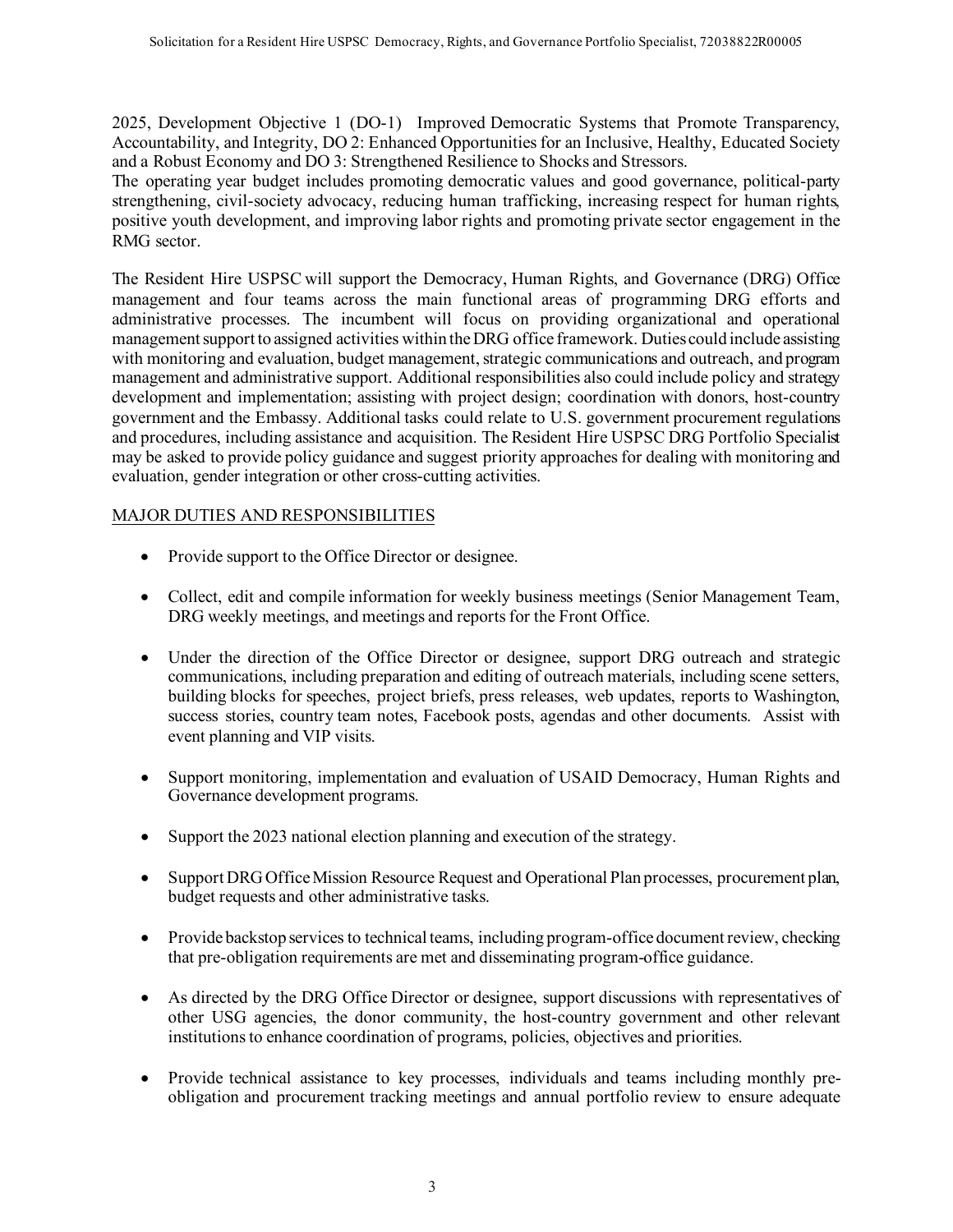oversight and management of performance, pipeline, project design and procurement.

- Work with the Office of Assistance and Acquisition to provide review for all new and ongoing procurements.
- Support the DRG Office on tasks and requests for information from the Program Office or USAID/Asia Bureau.
- Support program management of critical cross/cutting programs. including monitoring and evaluation, gender integration or other DRG activities.

#### SUPERVISORY RELATIONSHIP

The DRG Portfolio Specialist will be supervised by and report to the Office Director of the Office of Democracy, Human Rights and Governance or his or her designee.

#### SUPERVISORY CONTROLS

Formal supervision of other Mission staff is not contemplated.

#### **13. PHYSICAL DEMANDS:**

The work requested does not involve undue physical demands. The work requested is generally sedentary and poses few physical demands.

#### **II. MINIMUM QUALIFICATIONS REQUIRED FOR THIS POSITION**

To be considered for the position, a candidate must meet the Minimum Qualifications listed below.

**Education:** Bachelor's degree in Business or Business Management, Social Sciences, Project Management, International Development, English language or relevant field is required.

**Prior work Experience:** Minimum three years of work experience related to office and or operational management; project design/implementation; procurement, USG procurement regulations, coordinating activities across government, NGO and implementing partner sectors; public relations or other related fields is required. Five years of work experience in office management and budget/finance, project design, procurement and management.

**Job Knowledge:** Requires knowledge or experience in different programs/projects related to US government business practices also, the design, monitoring, evaluation or implementation of development programs. Experience with budgetary processes, procurement, US interagency coordination and planning, and strategic communications is strongly preferred.

#### **Skills and Abilities:**

- − Excellent interpersonal and communication skills, both written and oral
- − Excellent research and analytical skills.
- − Fluent in spoken and written English.
- − Well versed in major computer products including those used by USAID

#### **III.EVALUATION & SELECTION FACTORS**

Applicants who meet the Education/Experience requirements and Selection Factors will be further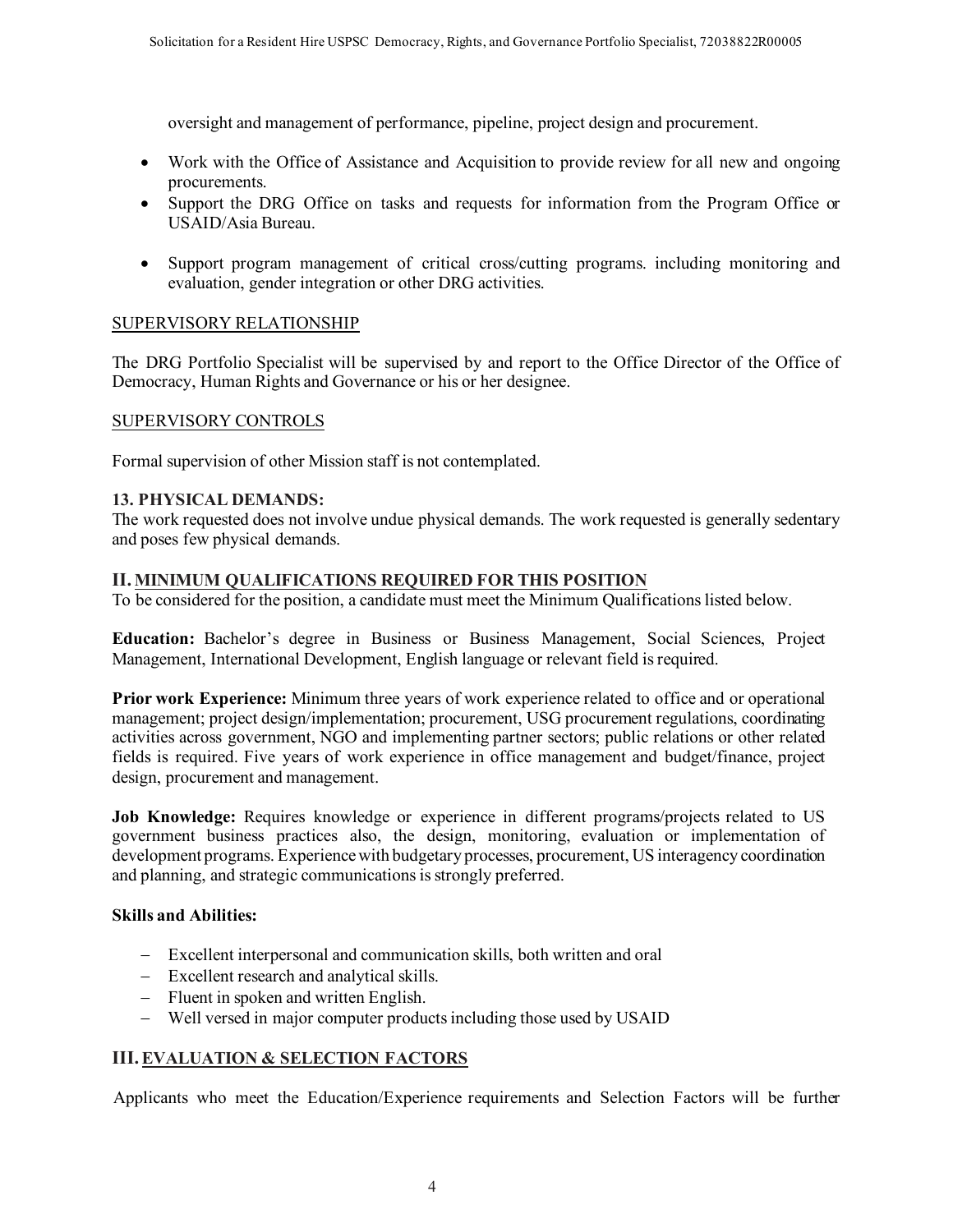evaluated. Applications that do not meet the required minimum qualifications will not be scored. Candidates meeting the above required qualifications for the position will be evaluated based on information presented in the application.

After meeting the minimum qualifications, consideration and selection will be based on a panel evaluation of the Evaluation Criteria. Additionally, USAID reserves the right to conduct written exams and an interview with the top-scoring candidates. Top-scoring candidates will also be asked to provide three professional references. Please note that not all applicants will be interviewed or contacted. USAID will not pay for any expenses associated with the interviews unless the expenses are pre-authorized. Reference checks may be conducted on candidates selected for an interview.

Candidates will be evaluated and ranked based on the following selection criteria:

1) Education (20 points): A Bachelor's degree in Business or Business Management, Social Sciences, Project Management, International Development, English language or relevant field is required. All candidates who have successfully completed a four-year university degree in Accounting, Finance or Business administration will automatically qualify. Candidates who have Master's degree, or other equivalent post-graduate studies will receive a higher rank/score.

2) Prior Work Experience (30 points): Candidates must have a minimum of three years of work experience related to office management performing administrative tasks. Candidates who have experience working with a USG implementing partner and implementing grants or contracts will receive a higher rank/score. In addition, candidates should have prior work experience on democracy, human rights and governance program issues.

3) Knowledge (30 points): The position requires a working knowledge of democracy, human rights and governance development practices and to the ability to conduct monitoring and evaluation site visits. In addition, candidates must have a working knowledge of USG procurement regulations and demonstrate the ability to coordinate activities across government agencies. Experience with budgetary processes, monitoring and evaluation, planning, and strategic communications is strongly preferred.

4) Abilities and Skills from (20 points): Excellent interpersonal and communication skills, both written and oral skills. Excellent research and analytical skills. Fluent in spoken and written English. Well versed in major computer products including those used by USAID.

### **IV. SUBMITTING AN OFFER**

1. Eligible offerors are required to complete and submit the offer form **AID 309-2**, "Offeror Information for Personal Services Contracts," available [HERE.](https://www.usaid.gov/documents/offeror-information-personal-services-contracts-individuals-aid-309-2) Applicants are required to complete sections A through I. **This form MUST be physically signed and scanned. Electronic signatures will NOT be accepted.**

2. A cover letter of no more than one (1) page that demonstrates how the candidates' qualifications meet the work requirements and a statement certifying the date and length of time for which the candidate is available for the position.

3. A curriculum vitae (CV) which describes education and career experiences and achievements. In order to fully evaluate your application, your CV must include:

a. Paid and non-paid experience, job title, location(s), dates held (month/year), and hours worked per week for each position. Dates (month/year) and locations for all field experience must also be detailed. Any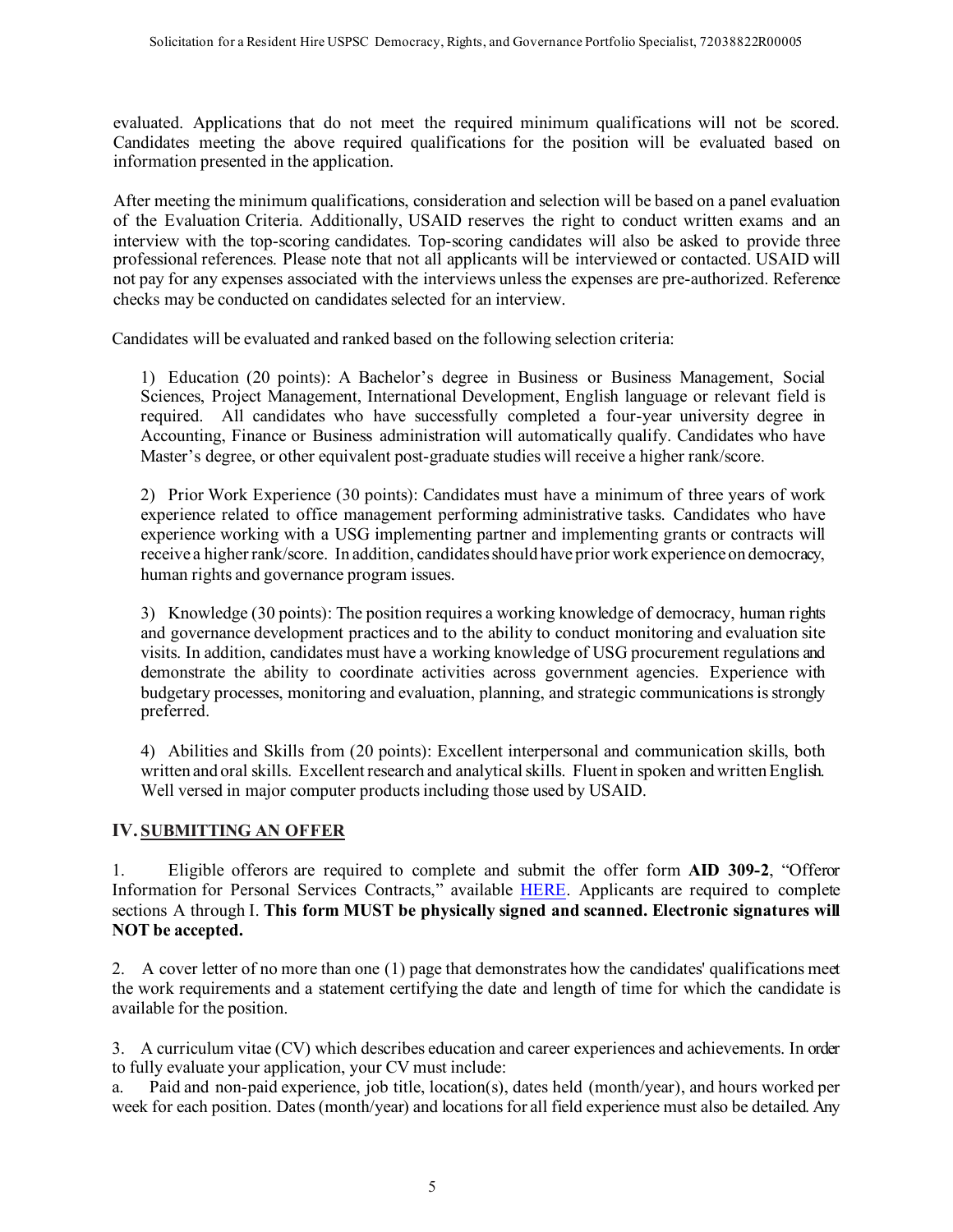experience that does not include dates (month/year), locations, and hours per week will not be counted towards meeting the solicitation requirements.

b. Specific duties performed that fully detail the level and complexity of the work.

c. Education and any other qualifications including job-related training courses, job-related skills, or jobrelated honors, awards or accomplishments.

4. Names, contact numbers, and e-mail addresses of three professional references from individuals who are not family members or relatives.

Offers must be received by the closing date and time specified in **Section I, item 3,** and submitted to the email address listed in **Section IV**.

By submitting your application materials, you certify that all of the information on and attached to the application is true, correct, complete, and made in good faith. You agree to allow all information on and attached to the application to be investigated. False or fraudulent information on or attached to your application may result in you being eliminated from consideration for this position, or being terminated after award, and may be punishable by fine or imprisonment.

To ensure consideration of offers for the intended position, candidates must prominently reference the Solicitation number in the offer submission.

### SUBMIT APPLICATION PACKET ELECTRONICALLY:

Interested candidates should send above electronically to **dhakajobs@usaid.gov**, to the attention of the addresses indicated below. To ensure that the application is considered for the intended position, please reference the solicitation number and title of position on your application and as the subject line in any cover letter. E-mail applications must be received by the closing date and time specified in the solicitation.

Attention: Supervisory Executive Officer USAID HR Section/Executive Office USAID/Bangladesh

Only qualified and shortlisted candidates will be contacted. Additionally, only candidates that are interviewed will be notified if the position is filled.

#### **V. LIST OF REQUIRED FORMS PRIOR TO AWARD**

The CO will provide instructions about how to complete and submit the following forms after an offeror is selected for the contract award:

- 1. Medical History and Examination Form (Department of State Forms)
- 2. Questionnaire for Sensitive Positions for National Security (SF-86), or
- 3. Questionnaire for Non-Sensitive Positions (SF-85)
- 4. Finger Print Card (FD-258)

Forms 1 through 4 shall be completed only upon the advice of the Contracting Officer that a candidate is the successful candidate for the job. Do not submit forms 1 through 4 with your application.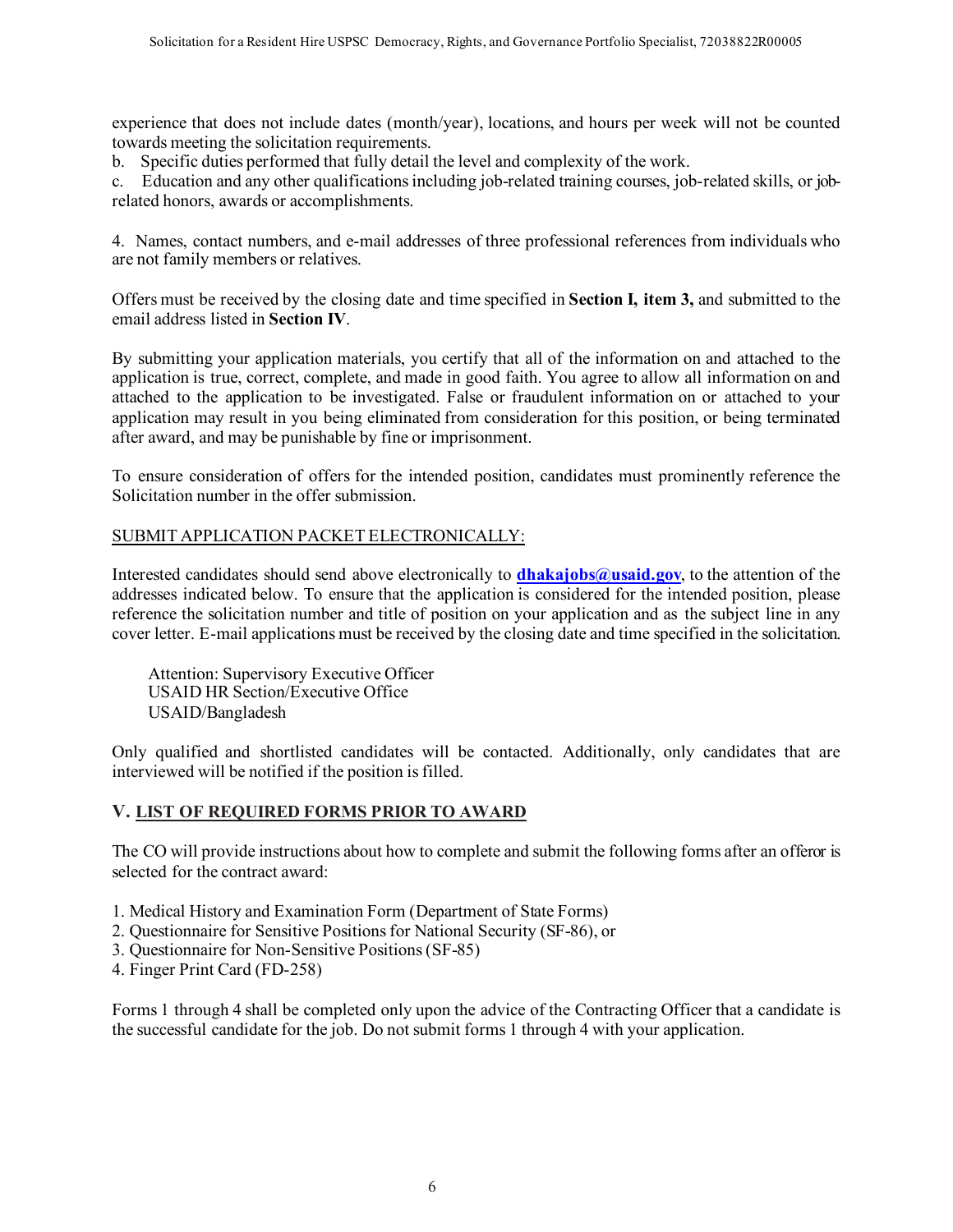## **VI. BENEFITS AND ALLOWANCES**

As a matter of policy, and as appropriate, a Resident Hire PSC is normally authorized the following benefits and allowances:

- 1. BENEFITS
- Employee's FICA Contribution (USPSC only)
- Annual & Sick Leave
- Sunday Pay differential
- \*Paid Parental Leave

### **AS THIS IS A RESIDENT HIRE USPSC POSITION, THE FOLLOWING WILL NOT BE PROVIDED BY THE MISSION:**

- Visa support
- Air fare for Post arrival
- Housing
- Embassy Commissary access
- Transport facilities
- Embassy Medical Unit facilities

# **VII. TAXES**

US Citizens and Resident Aliens are required to pay Federal income taxes, FICA, Medicare and applicable State Income taxes.

### **VIII. USAID REGULATIONS, POLICIES AND CONTRACT CLAUSES PERTAINING TO PSCs**

USAID regulations and policies governing US/TCNPSC awards are available at these sources:

- 1. **USAID Acquisition Regulation (AIDAR), Appendix D,** "Direct USAID Contracts with a U.S. Citizen or a U.S. Resident Alien for Personal Services Abroad," includes **contract clause "General Provisions,"** available a[t https://www.usaid.gov/sites/default/files/documents/1868/aidar\\_0.pdf](https://www.usaid.gov/sites/default/files/documents/1868/aidar_0.pdf).
- 2. **Contract Cover Page** form **AID 309-1** available a[t https://www.usaid.gov/forms](https://www.usaid.gov/forms).
- 3. Acquisition and Assistance Policy Directives/Contract Information Bulletins (**AAPDs/CIBs**) for Personal Services Contracts with Individuals available a[t http://www.usaid.gov/work-usaid/aapds-cibs.](http://www.usaid.gov/work-usaid/aapds-cibs)
- 4. CIBs and AAPDs contain changes to USAID policy and General Provisions in USAID regulations and contracts. Please refer to the following link to determine which CIBs and AAPDs apply to this contract: <http://www.usaid.gov/work-usaid/aapds-cibs>
- 5. ADS 309 Personal Services Contracts can be found at: <https://www.usaid.gov/sites/default/files/documents/1868/309.pdf>
- 6. **Ethical Conduct**. By the acceptance of a USAID personal services contract as an individual, the contractor will be acknowledging receipt of the "**Standards of Ethical Conduct for Employees of the**